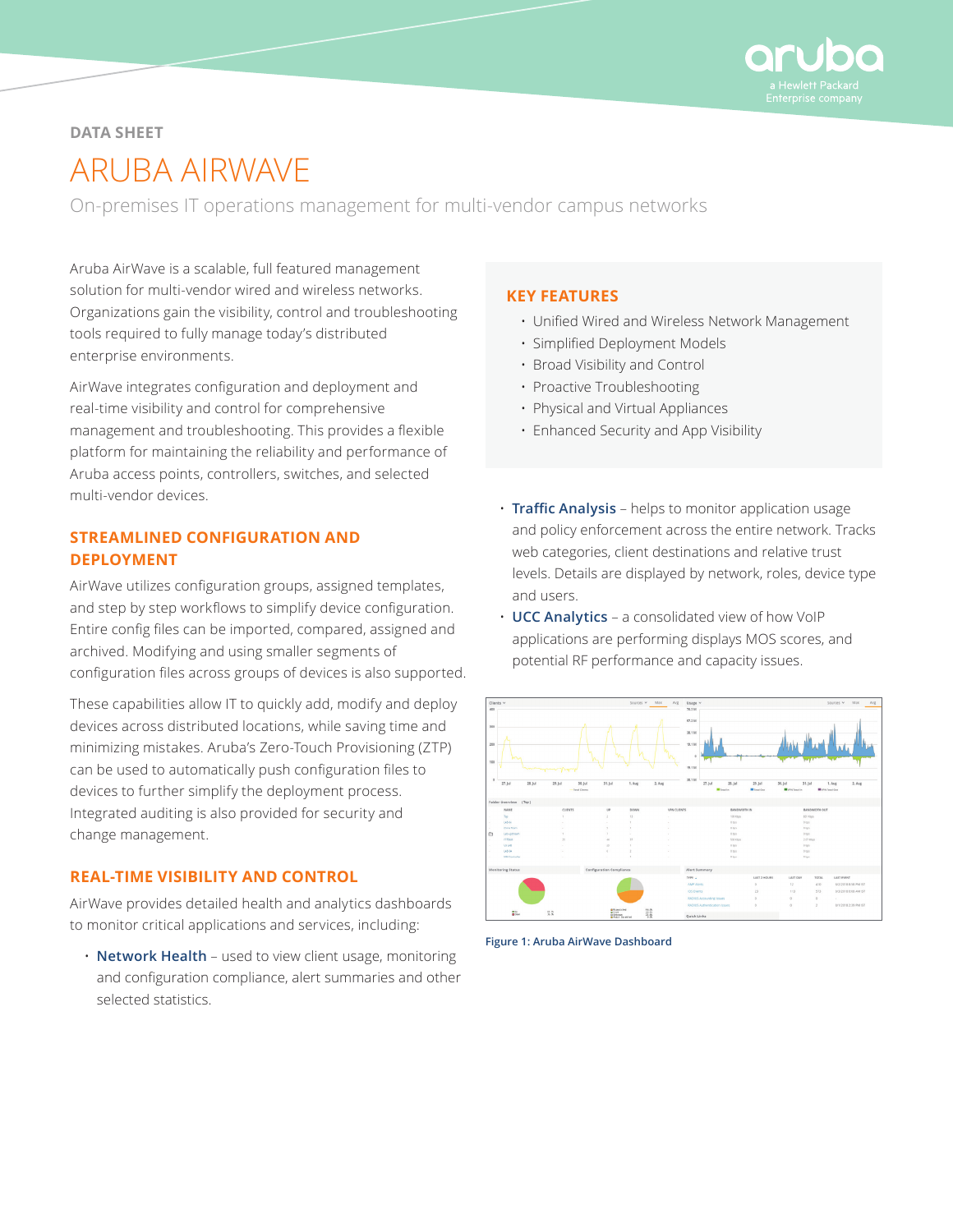For detailed device visibility, simply click a chart or graph to drill-down from any network level view, or locate and select a device for a configuration summary and details on connected clients, neighbors, alerts and related events.

When looking at switch information, additional visibility into key values of individual and stacked switches is provided. This includes port status, PoE consumption, VLAN assignment, device and neighbor connections, power status and trends, alerts and events and which troubleshooting actions can be performed.

| Summary                                        | GP SLR01-CECAV-sw1<br>Ports | PoE                             |                                | <b>VLANS</b>  |               | Connected      |                |    |    | Hardware |                |               |                | Alerts & Events |                   |               | Troubleshooting |                    |                   |                         |                    |                                |                 |                                |                        |                        |                                                    | Poli Now              |
|------------------------------------------------|-----------------------------|---------------------------------|--------------------------------|---------------|---------------|----------------|----------------|----|----|----------|----------------|---------------|----------------|-----------------|-------------------|---------------|-----------------|--------------------|-------------------|-------------------------|--------------------|--------------------------------|-----------------|--------------------------------|------------------------|------------------------|----------------------------------------------------|-----------------------|
|                                                |                             |                                 |                                |               |               |                |                |    |    |          |                |               |                |                 |                   |               |                 |                    |                   |                         |                    |                                |                 |                                |                        |                        |                                                    |                       |
|                                                |                             | TOTAL POWER                     |                                |               |               |                |                |    |    |          |                |               |                |                 | <b>USED POWER</b> |               |                 |                    |                   |                         |                    |                                |                 |                                |                        | <b>REMAINING POWER</b> |                                                    |                       |
|                                                |                             | 740 W                           |                                |               |               |                |                |    |    |          |                |               |                |                 | 48 W              |               |                 |                    |                   |                         |                    |                                |                 |                                |                        | 692 W                  |                                                    |                       |
| Power Status (Click on the ports for details.) |                             |                                 |                                |               |               |                |                |    |    |          |                |               |                |                 |                   |               |                 |                    |                   |                         |                    |                                |                 |                                |                        |                        | P PoE Port Non-PoE Port X PoE Disabled A PoE Fault |                       |
| → Collapse Stack                               |                             |                                 |                                |               |               |                |                |    |    |          |                |               |                |                 |                   |               |                 |                    |                   |                         |                    |                                |                 |                                |                        |                        |                                                    |                       |
|                                                |                             | (1) SLR01-CECAV-sw1 ( Commander |                                |               | $\odot$       |                |                |    |    |          |                |               |                |                 |                   |               |                 |                    |                   |                         |                    |                                |                 |                                |                        |                        |                                                    |                       |
|                                                |                             |                                 |                                |               |               |                |                |    |    |          |                |               |                |                 |                   |               |                 |                    |                   |                         |                    |                                |                 |                                |                        |                        |                                                    |                       |
| anuba<br>$m$ can                               |                             | $\bullet$                       | $\overline{9}$                 |               |               |                |                |    |    | 17       | 19             | 21            | 23             | $\overline{z}$  | 27                | $^{29}$       | 31              | 33<br>$\mathcal G$ | 35                | 37<br>$\mathcal G$      | 39<br>$\mathcal G$ | 41<br>$\mathcal{G}$            | 43<br>$\bullet$ | 45<br>g                        | 47<br>$\mathcal G$     |                        | 63                                                 | 51<br>53              |
| <b>POWER</b><br>TEMPERATURE                    |                             |                                 |                                |               |               |                |                |    |    |          |                |               |                |                 |                   |               | 52              | ù                  | $\mathbf{v}_\ell$ | $\overline{\mathbf{v}}$ | $\frac{9}{5}$      | $\mathcal G$<br>$\overline{a}$ |                 | $\mathcal G$<br>$\overline{a}$ | $\bullet$<br><b>AR</b> | 42                     | 44                                                 | $\circ$<br>$^{4}$     |
|                                                |                             | 2) SLR01-CECAV-sw1-2 Standby    |                                | ⊝             |               |                |                |    |    |          |                |               |                |                 |                   |               |                 |                    |                   |                         |                    |                                |                 |                                |                        |                        |                                                    |                       |
|                                                |                             |                                 |                                |               |               |                |                | 13 |    | 17       | 10             |               | 23             | $\overline{z}$  | 27                | 26            | 31              | 33                 | 35                | 37                      |                    | $-41$                          | $-13$           | 45                             | $\overline{a}$         | A1                     | $\lambda$ 3                                        | $\overline{z_2}$<br>ų |
| anuba                                          |                             |                                 |                                |               |               |                |                |    |    |          |                |               |                |                 |                   |               |                 | $\frac{9}{4}$      | $\frac{9}{3}$     |                         | $\frac{9}{10}$     | $\frac{9}{42}$                 | $\frac{9}{4}$   |                                |                        |                        |                                                    |                       |
| <b>ELECTAN</b><br><b>POWER</b>                 |                             |                                 |                                |               |               |                |                |    |    |          |                |               |                |                 |                   |               |                 |                    |                   |                         |                    |                                |                 |                                |                        |                        |                                                    |                       |
| TEMPERATURE                                    |                             |                                 | $\frac{6}{4}$<br>$\mathcal{L}$ | $\frac{B}{c}$ | $\frac{6}{5}$ | $\frac{9}{10}$ | $\frac{9}{12}$ | 윿  | 76 | ÷        | $\frac{9}{20}$ | $\frac{g}{n}$ | $\frac{9}{14}$ | $\frac{9}{x}$   | $\frac{9}{10}$    | $\frac{9}{3}$ | $\frac{9}{v}$   |                    |                   | ÷                       |                    |                                |                 | $\frac{9}{4}$                  | $\frac{9}{4}$          | $\mathbf{A}$           | $\overline{u}$                                     | Ų                     |

**Figure 2: Aruba AirWave Switch Faceplate View**

# **COMPREHENSIVE MANAGEMENT AND TROUBLESHOOTING**

#### **Role-Based Access, Discovery and Topology**

AirWave utilizes a role-based model for administrative access. Multiple combinations of access and management rights can be assigned as needed. AirWave allows IT to protect the environment and provides the ability to tailor administrative access based on assigned scope and responsibilities.

AirWave also discovers and maps devices across the entire environment, including those with distributed locations. The resulting topology map shows upstream relationships between APs, controllers and switches in order to assess the impact on related devices and clients, and to isolate root cause of issues.



**Figure 3: Aruba AirWave Topology View**

## **Stage-based Connectivity Health**

A reliable connection is the foundation of a successful user experience. AirWave monitors the connectivity of clients, to proactively help identity and resolve issues. Data points include client association, as well as network authentication and DHCP metrics.

| 5.2K/574<br>ASSOCIATION                  |             | 58%<br>85.0K/14<br><b>AUTHENTICATION</b> |      |              | 0%<br>15/152.7K<br>DHCP |                | 25%<br>8.4M/33.5M<br>DNS |                |                |
|------------------------------------------|-------------|------------------------------------------|------|--------------|-------------------------|----------------|--------------------------|----------------|----------------|
| Summary                                  |             |                                          | 且    | $\circ$<br>e | Authentication          |                |                          | $\equiv$       | $\mathbb{R}^n$ |
| AP NAME                                  | ASSOCIATION | <b>AUTHENTICATION</b>                    | DHCP | $\equiv$     | SERVERS                 | TYPE           | AUTH, FAILURES(%)        | AUTH. TIMEIMS) | $\equiv$       |
| SLR02ENG02AP3352117                      | ٠           | ٠                                        |      |              | 15.114.140.12           | Dot1x          | 28% (10470/37164)        | 2282           |                |
| SLR02ENG02AP3352064                      | ٠           | ٠                                        | ٠    |              | 10.44.10.20             | Dot1x          | 69% (73994/107027)       | 950            |                |
| SUR02ENG02AP3352176                      | ٠           |                                          |      |              | 15.114.140.11           | Dot1x          | 9% (2/21)                | 765            |                |
| SUR02ENG02AP3352101                      | ٠           |                                          | ٠    |              | 10.44,10.22             | Captive Portal | 4% (8/187)               | 46             |                |
| SURD2ENG02AP3352036                      | ٠           | σ.                                       | ≏    |              | 10.44, 10.22            | MAC Auth       | 42% (537/1254)           | 39             |                |
| SLR02ENG02AP3352168                      | ٠           |                                          | ٠    |              |                         |                |                          |                |                |
| SLR01-ENG02-AP345-2                      | ٠           | ⋒                                        |      |              |                         |                |                          |                |                |
| SLR01-ENG02-AP345-22.                    | ٠           | ٠                                        |      |              |                         |                |                          |                |                |
| 9,801-QUT-b45d:50x8<br>Total Records: 25 | ٠           | ٠                                        |      | Details      | Total Records: 5        |                |                          |                | <b>Details</b> |

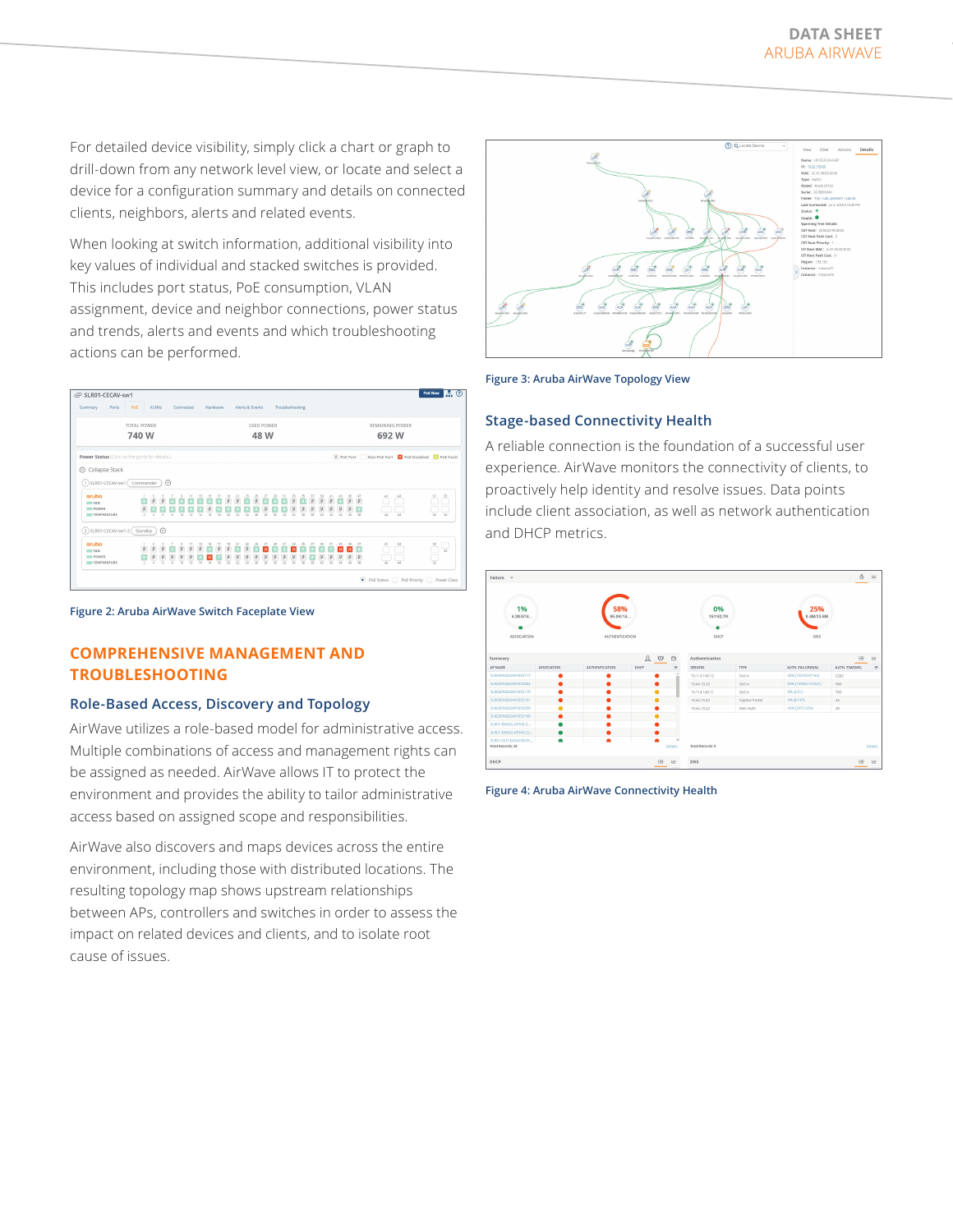#### **VisualRF for Wi-Fi Visibility & Management**

Real-time views of actual floorplan maps make it easy to see RF coverage issues, location of all access points, and possible interference points. The result is a comprehensive view of how the network is performing, and potential trouble spots.

Selectable overlays show client health, traffic thresholds, UCC performance and channel utilization to quickly diagnose client, building, floor or location specific issues.

VisualRF also provides the ability to capture and playback physical movement of devices and clients within locations to isolate and troubleshoot those challenging intermittent mobility issues.

#### **RAPIDS for Intrusion Detection**

AirWave utilizes Aruba's Rogue AP Intrusion Detection Service (RAPIDS), to identify and resolve issues caused by rogue access points, and clients.

Wired and wireless data is correlated to identify relevant threats, while reducing false positives to strengthen network security. RAPIDS includes:

- Summary Data percentage of device classification and acknowledgments, and device counts by type.
- Lists & Events concise summaries of devices by type and events by severity, category and scope.
- Rules Engine easily define and edit wireless, wired, and controller properties to detect rogues, classifications and threat levels.

#### **Firmware Upgrade & Compliance**

An advanced image upgrade and compliance module, makes it easy to update firmware by device type or version group, split download images, and schedule updates during off hours to minimize the impact during peak operations.

#### **FLEXIBLE PLATFORM AND DEPLOYMENT OPTIONS**

Aruba AirWave is available on either pre-configured hardware appliances or deployed in virtual machines (VMs).

AirWave hardware appliances are designed and tested to meet the demanding requirements of growing distributed networks. The AirWave Pro appliance is optimized to support up to 1,500 managed devices, and the AirWave Enterprise and Central Ready appliances support up to 4,000 managed devices each.

The AirWave Central Ready appliance is designed for investment protection. Providing the enhanced performance, storage, and interface requirements to support either AirWave or the planned Aruba Central on-premises deployment option.

AirWave virtual deployments are supported on VWware and Microsoft Hyper-V host hyper visors.

## **GOVERNMENT-GRADE CERTIFICATIONS**

AirWave is highly secure, and has achieved the Federal Information Processing Standard (FIPS) Publication 140-2 validation, a government level computer security standard for cryptographic modules (Certificate #2577). See **[detailed security documentation](https://csrc.nist.gov/csrc/media/projects/cryptographic-module-validation-program/documents/security-policies/140sp2577.pdf)** for more information.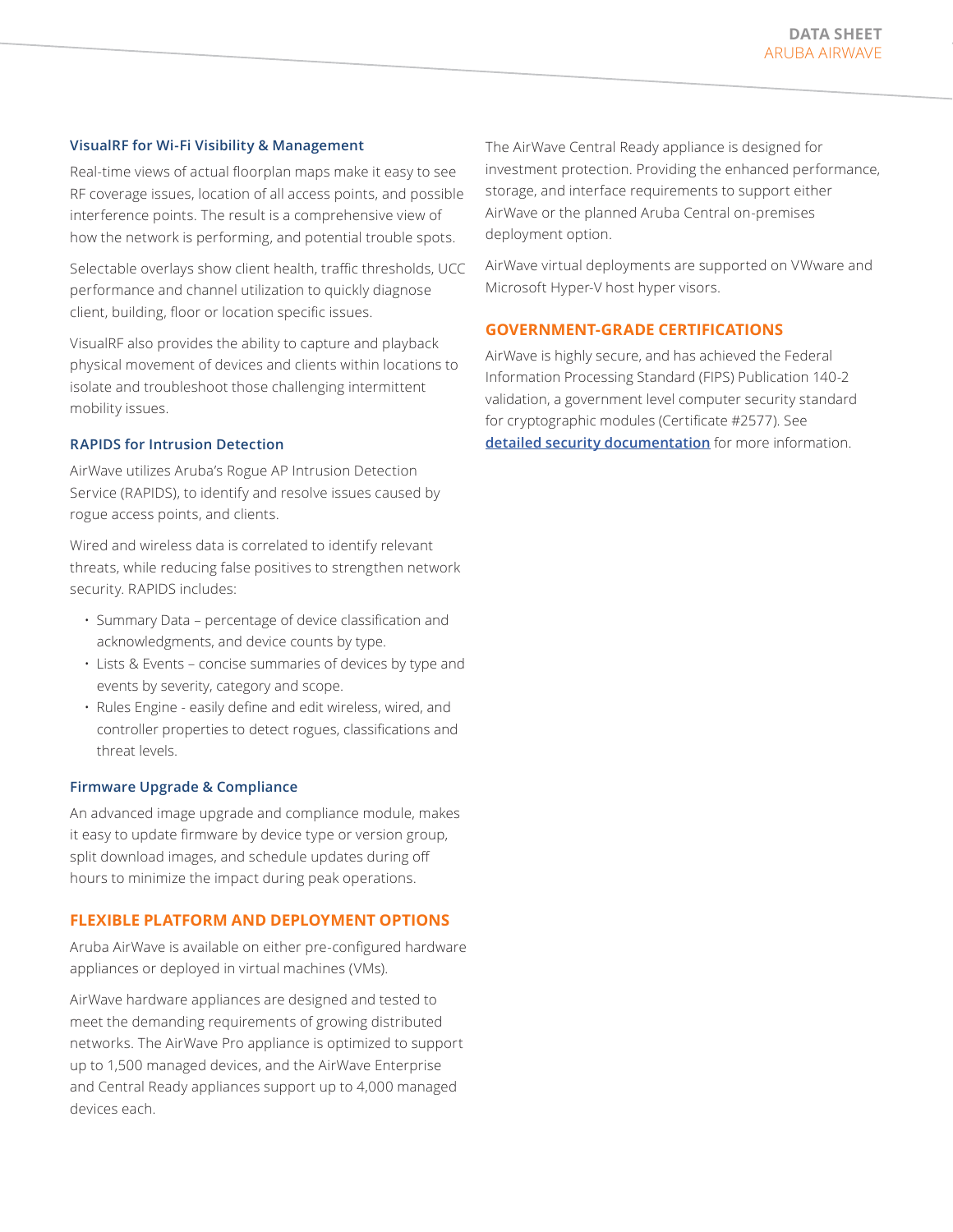## **HARDWARE APPLIANCES**

| <b>Category</b>                       | <b>Pro Appliance</b>                                                          | <b>Enterprise Appliance</b>                                                   | <b>Central Ready Appliance</b>                                                                       |  |  |
|---------------------------------------|-------------------------------------------------------------------------------|-------------------------------------------------------------------------------|------------------------------------------------------------------------------------------------------|--|--|
| <b>Appliance Specifications</b>       |                                                                               |                                                                               |                                                                                                      |  |  |
| CPU                                   | 8-core 2.6 Ghz HPE DL360 Gen9<br>F5-2640v3                                    | 28-core 2.6 Ghz HPE DL360<br>Gen9 E5-2640v3                                   | 2 20-core Intel Xeon-G 6138 @<br>3.6 GHz - HPE DL360 Gen10                                           |  |  |
| Memory                                | 48GB                                                                          | 96GB                                                                          | 256GB                                                                                                |  |  |
| Storage                               | 6 300GB 12G SAS 15K 2.5in SC<br><b>ENT HDD</b>                                | 8 300GB 12G SAS 15K 2.5in SC<br>ENT HDD                                       | 2 TB SSD HDD (4 TB in RAID 10)                                                                       |  |  |
| <b>Appliance Scalability</b>          |                                                                               |                                                                               |                                                                                                      |  |  |
| Maximum Managed Devices               | 1,500                                                                         | 4.000                                                                         | 4,000                                                                                                |  |  |
| <b>Power</b>                          |                                                                               |                                                                               |                                                                                                      |  |  |
| Power                                 | 500W FS Plat Hot Plug Power<br>Supply                                         | 500W FS Plat Hot Plug Power<br>Supply                                         | 500W FS Plat Hot Plug Power<br>Supply                                                                |  |  |
| Power Supply                          | Optional redundant power<br>supply                                            | Optional redundant power<br>supply                                            | Optional redundant power<br>supply                                                                   |  |  |
| AC Input Voltage                      | 110/220 VAC Auto-Selecting                                                    | 110/220 VAC Auto-Selecting                                                    | 110/220 VAC Auto-Selecting                                                                           |  |  |
| AC Input Frequency                    | 50/60 Hz Auto-Selecting                                                       | 50/60 Hz Auto-Selecting                                                       | 50/60 Hz Auto-Selecting                                                                              |  |  |
| Physical                              |                                                                               |                                                                               |                                                                                                      |  |  |
| Rackmount                             | 1U SFF Easy Install Rail<br>1U Cable Management Arm                           | 1U SFF Easy Install Rail<br>1U Cable Management Arm                           | 1U SFF Easy Install Rail<br>1U Cable Management Arm                                                  |  |  |
| Dimensions<br>$(H \times W \times D)$ | $1.7 \times 17.1 \times 27.5$ inches<br>$(4.32 \times 43.47 \times 69.85$ cm) | $1.7 \times 17.1 \times 27.5$ inches<br>$(4.32 \times 43.47 \times 69.85$ cm) | $1.7 \times 17.1 \times 27.8$ inches<br>$(4.29 \times 43.46 \times 70.7$ cm)                         |  |  |
| Weight                                | 33.3 lb. (15.31 kg) max                                                       | 33.3 lb. (15.31 kg) max                                                       | 35.9 lb. (16.27 kg) max                                                                              |  |  |
| <b>HP SmartDrives</b>                 | 8 + 2 SFF/4 LFF max,<br>HDD/SSD                                               | 8 + 2 SFF/4 LFF max,<br>HDD/SSD                                               | 4 LFF SAS/SATA/SSD 8 or 10 SFF<br>SAS/SATA/SSD                                                       |  |  |
| Networking                            | 4 x 1GbE embedded +<br>Flexible IOM slot                                      | 4 x 1GbE embedded +<br>Flexible IOM slot                                      | 2 x 10GbE and 4 x 1GbE<br>embedded + Flexible-LOM slot                                               |  |  |
| VGA/serial/USB ports                  | Front VGA opt, rear VGA<br>standard, and serial opt.,<br>5 USB 3.0            | Front VGA opt, rear VGA<br>standard, and serial opt.,<br>5 USB 3.0            | Front VGA opt, rear VGA<br>standard, and serial opt.,<br>5 USB 3.0, iLO Remote Mgmt,<br>MicroSD Slot |  |  |
| Industry compliance                   | ASHRAE A3 and A4, lower<br>idle power                                         | ASHRAE A3 and A4, lower<br>idle power                                         | ASHRAE A3 and A4, lower<br>idle power                                                                |  |  |
| Warranty                              |                                                                               |                                                                               |                                                                                                      |  |  |
| Hardware                              | 1 year parts                                                                  | 1 year parts                                                                  | 1 year parts                                                                                         |  |  |
| Software                              | 90 days                                                                       | 90 days                                                                       | 90 days                                                                                              |  |  |